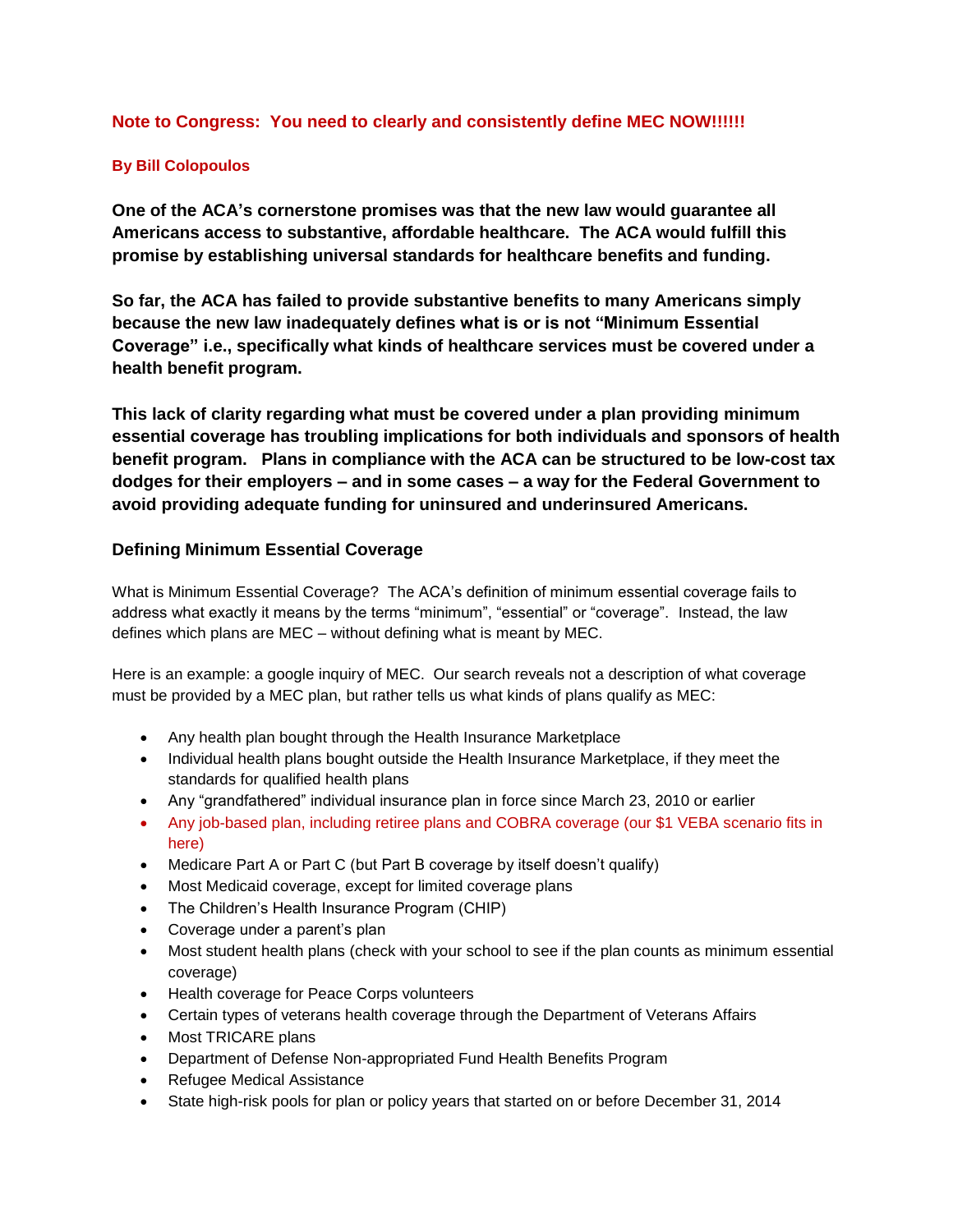Thus, the ACA identifies *who* is MEC (by plan type) but not *what* MEC is from a benefit perspective. And since "health plans" are listed as MEC "who", any program defined by the IRC as a health plan – including a stand-alone HRA/VEBA or FSA with an outstanding balance (being defined by an old tax code as a health plan) – can be considered to be an MEC plan. That is how the IRS can lead us to the ridiculous result of a former employee's VEBA account with a \$1 outstanding balance (for example) being MEC. Unfortunately, while no one would argue that a \$1 VEBA plan provides adequate healthcare for the accountholder, no one can dispute the tax code interpretations of the ACA rules that designate the \$1 VEBA account as being MEC. As the rules stand now, such an account is clearly is MEC since MEC is defined as a "health plan" – and a VEBA account balance of \$1 is technically likewise a "health plan".

The ACA's benefit rules make vague references to coverage themes; presumably for the purpose of establishing general benefit standards that must apply to all forms of healthcare insurance. But the focus there seems to be centered again on another theme other than benefit coverage: funding vehicles: i.e., insured plans as opposed to self-insured programs.

### **Core benefits provisions**

ACA's benefit overage themes are reflected in the law as core benefit provisions; e.g., prohibitions on annual or lifetime maximums, disallowance of pre-existing conditions limitations and provide an almost compulsive guarantee of prevention and wellness benefits; mandating that preventive services be "covered at 100%; not subject to deductibles or other cost sharing benefit features" in any health plan. But since no definitions are provided regarding what kinds of healthcare services (other than preventive) must be provided by a MEC plan, there is no stipulation that a MEC plan must provide substantive healthcare benefits in other areas, such as hospital, outpatient, lab, prescription drugs, etc. There are also no defined coverage requirements in terms of how much an MEC plan must pay; apparently – even for preventive and wellness benefits.

Even more confusing, the ACA rules regarding its core benefit provisions are apparently able to be swept aside by other provisions and other parts of the IRC. Again, going back to our \$1 VEBA health plan, apparently, the annual and lifetime maximum prohibition doesn't override the basic IRC designation of the VEBA as a "health plan" and, ergo, a minimum essential coverage program. At best, this is a contradiction in the ACA rules, at worst, a deliberate parsing of the rules and tax codes interpreted for the express purpose of limiting the government's liability to provide premium tax credits.

The lack of a specific MEC coverage definition has created many debates over what needs to be included in the aforementioned kinds of plans in order for them to be considered MEC. Here again, the law is unclear and inordinately complex.

### **To be or not to be – MEC? Fully Insured or Self-Insured**

In some cases, the definition of what is MEC is health plan-specific: it relies upon which entity and type of health plan provides MEC; most often linked to the question of how the plan is funded. For example, for an insured plan or a plan offered through one of the health exchanges to be considered MEC, the health plan must provide a list of "qualified" health benefits composed from a list of "essential health benefits" which must include comprehensive coverages in each of the following categories of health care services:

- 1. Outpatient care (e.g., physician expenses)
- 2. Emergency room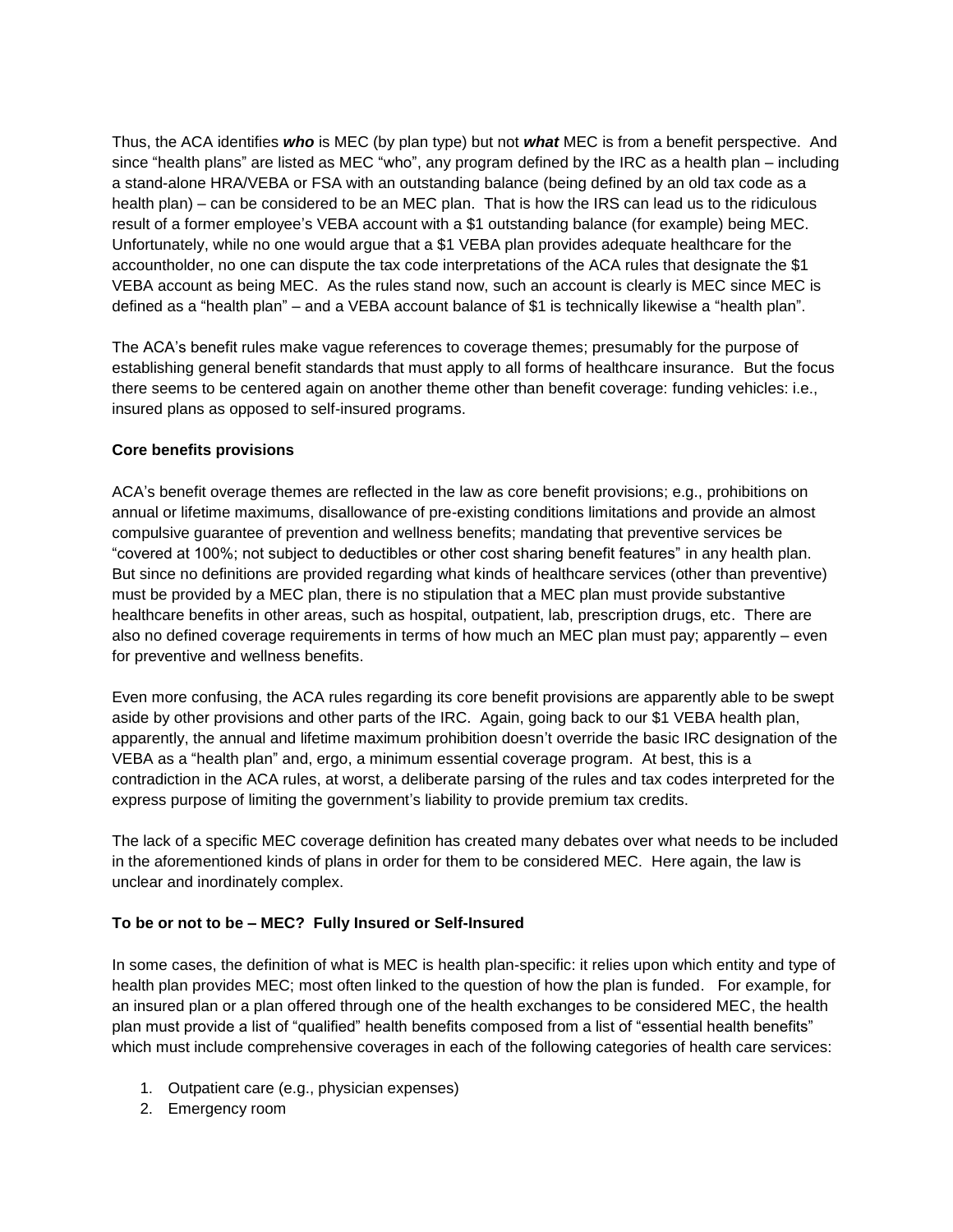- 3. Treatment in the hospital for inpatient care
- 4. Care before and after childbirth
- 5. Mental health and substance use disorder services: This includes behavioral health treatment, counseling, and psychotherapy
- 6. Prescription drugs
- 7. Rehabilitative services. This includes physical and occupational therapy, speech-language pathology, psychiatric rehabilitation, and more.
- 8. Lab tests
- 9. Preventive services including [counseling, screenings, and vaccines to preserve](https://www.healthcare.gov/what-are-my-preventive-care-benefits) health and care for managing a chronic disease.
- 10. Pediatric services: This includes dental care and vision care for children

Moreover, in order to qualify as MEC, so-called "qualified" (fully insured) health plans must also provide substantive coverage amounts in each mandated category of expense i.e., the percentage of expenses incurred by the insured in each of the above categories that will be paid by the plans must reach certain payment thresholds for the plan to pass the MEC test.

The mandated expense coverage levels applicable to qualified health plans are defined with "metal" plan designations for their expense coverage value: Platinum plans that cover on average 90% or more of the expenses in each of the above categories; Gold 80 – 90%; Silver 70 – 80% and Bronze 60 - 70%. Thus, the definition for exchange-based and insured health plans includes not only a comprehensive list of the kinds of services that must be covered, but also defines a minimum level of expense coverage that the qualified health plan must provide. In the context of insured plans, MEC translates to coverage that is real and substantive. This is clearly reflective of the intent – and promise – of the ACA.

But when we step out of the insured universe into the realm of the self-insured plan, MEC definitions no longer link to essential health benefits and the metal plan designations and expense coverage requirements remarkably disappear. These "other" MEC plans fall into the abyss of unspecified benefit definitions; with no coverage level requirements. Self-insured MEC plans may provide little or no coverage for anyone who is covered by them.

That's because ACA law provides no equivalent definitions of essential health benefits and expense coverage requirements that apply to self-insured MEC programs. Thus, a VEBA balance of \$1, being a "health plan" by definition – and in the absence of any regulation requiring coverage type or amount – can constitute MEC under the right set of circumstances. The practicality or adequacy of the coverage is not addressed by ACA rules; either for the employee or their dependents. What is or is not MEC becomes a matter of how tax codes created for the ACA intersect and combine with pre-ACA tax codes.

And the IRS is actively exploiting special interpretations of the tax code that uses the vagueness of MEC definitions to serve another purpose: protect the Federal Treasury from premium tax credit liabilities to anyone who may be covered under any sort of MEC plan – even the account holder of that \$1 VEBA "health plan" mentioned earlier.

#### **The all-too-possible nightmare scenario**

Let's take a closer look at the practical consequence of the particularly absurd interpretation of an outstanding VEBA account balance equating to MEC: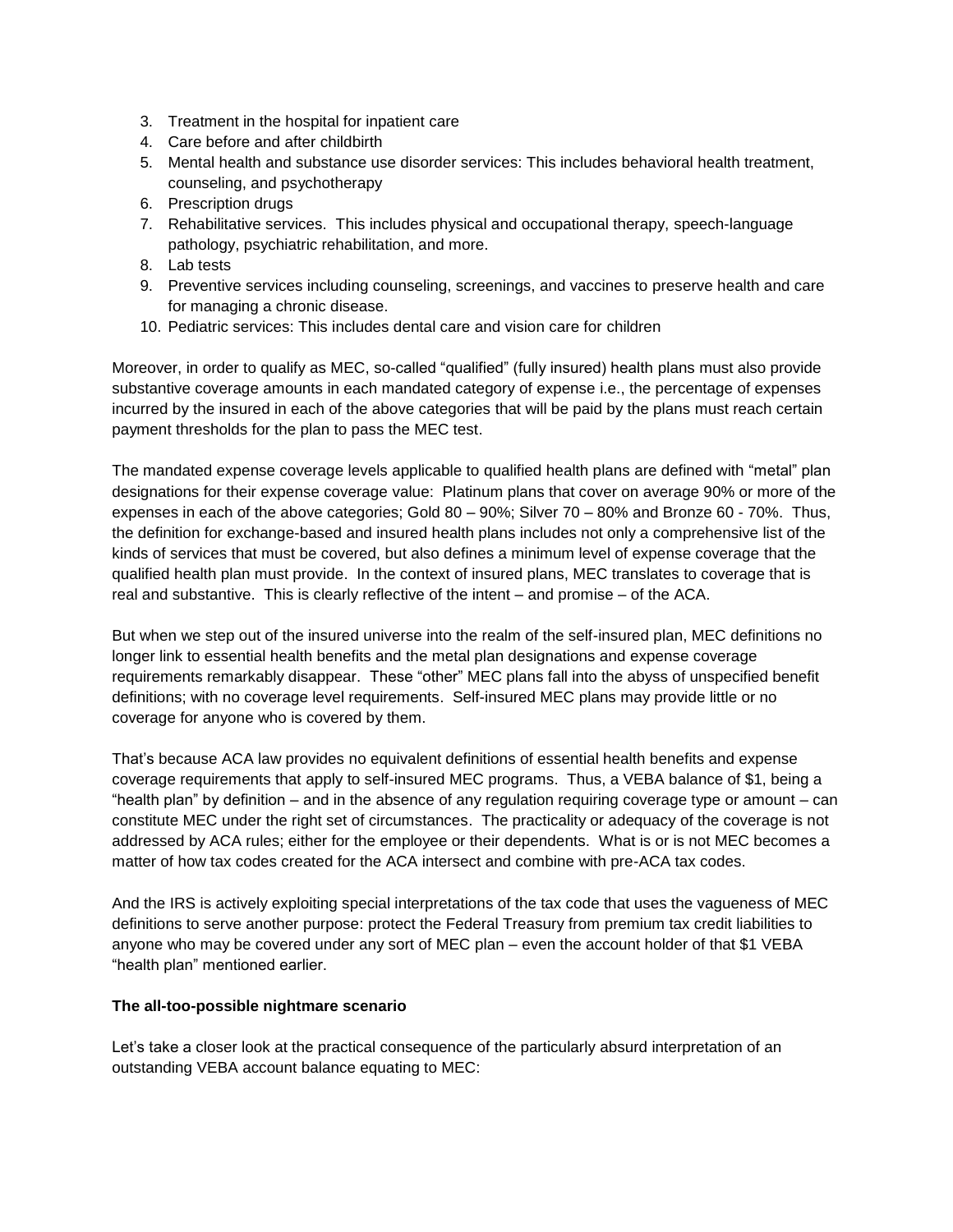In our example, John Doe worked for ABC Company and was covered under ABC's self-insured health plan until 2005. When John left ABC Company's employment, he had an outstanding balance in a VEBA account of \$150. Being generally healthy, a year or two passed and John forgot about his VEBA account. From 2005 - 2011, John worked for two other companies and changed his resident address three times; finally moving to a new state in 2011; essentially losing all contact with his former employer, ABC Company.

In 2014, John was laid off from his most recent job, applied for coverage under his new state's health insurance exchange and applied for premium tax credits for him and his family. When filing out the application for his premium tax credits; John answered the question "do you have MEC" "no"; having either forgotten about his old VEBA balance or not identifying it as a health plan; based on the simple (and quite logical) assumption that an account valued at \$150 wouldn't go very far to providing adequate healthcare for himself and his family.

The IRS would have no way of knowing about the existence of John's old VEBA account leftover from his days with ABC Company, so John's application for premium tax credits was approved in 2014 and he began his exchange family coverage; receiving an annual PTC subsidy valued at just over \$18,000 for himself and his family's "Silver" health insurance plan.

Fast forward to 2-1-2016: John's old company ABC, looking through its VEBA account files finds that John's VEBA is still showing an unused balance of \$150. Dutifully, per ACA reporting rules, ABC Company files a 1095-B form with the IRS stipulating that John still has an old VEBA with an outstanding balance of \$150 and has had this "plan" since 2005! But since ABC Company has lost touch with John and could not find his new address, they could not send him his copy of the 1095 form. Therefore, when ABC Company files the form with the IRS, John is unaware of the filing.

In early November, 2016, John is surprised with a notice from the IRS stating that because he had MEC at the time of his exchange coverage application back in 2014, he misrepresented the information on his PTC application; thus voiding his application. Therefore, he must now refund two years and 10 months' worth of premium tax credits that he was, in retrospect, not qualified to receive – a total of \$51,000!!!

So where has the IRS and Congress gone wrong with John? Clearly neither intended that John's old VEBA account balance would equate to being adequate health insurance coverage for John and his family; preventing him from obtaining premium tax credits needed to pay for adequate health insurance. Surely the IRS and Congress would not claim that John's \$150 VEBA balance comprises a practical health insurance option for his family. Or would it?

As the law is written now, the IRS could seek a full premium tax credit refund from John; presumably, plus penalties. How would John come up with the money? And what would he do for health insurance for himself and his family while unemployed? It is unlikely that either issue would be favorably resolved if the strict tenets of existing tax codes were followed.

#### **Do we parse the provisional IRC rules OR adjudicate the intent of the ACA?**

Believe it or not, the IRS works at the direction of Congressional authority. Thus, the intent of the ACA's rules should trump the parsing of IRS rules interpretations – at least in theory. But in order for Congress to be able to instruct the IRS to fix the mess it has created by not clearly or adequately defining MEC, it must revise the language of the ACA.